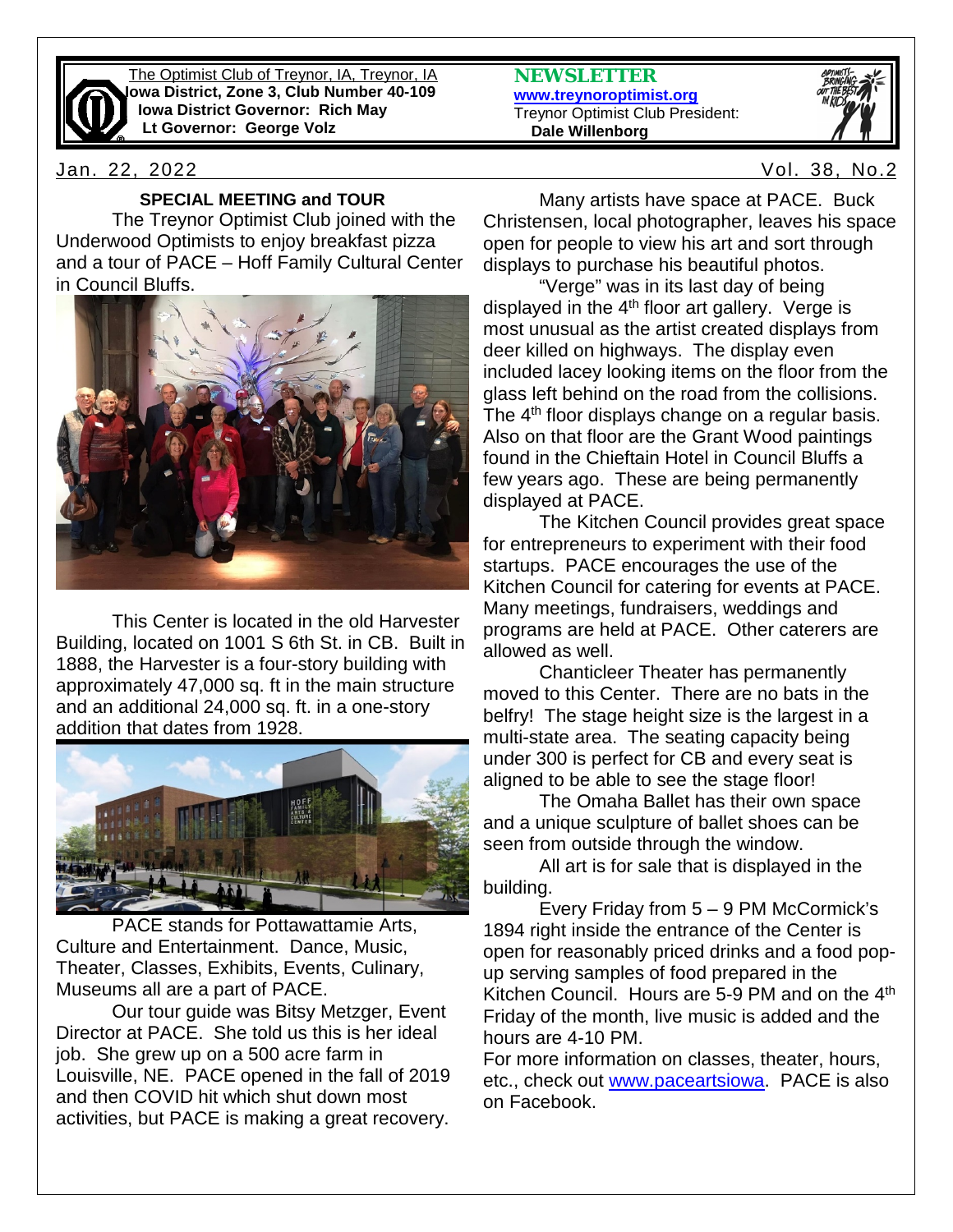Our next meeting will be Sat., Jan. 29. The speaker will be announced.

The public is invited to attend all meetings. The coffee is always on. Gary Funkhouser coins our club as "The best informed club in Treynor!"

**\_\_\_\_\_\_\_\_\_\_\_\_\_\_\_\_\_\_\_\_\_\_\_\_\_\_\_\_\_\_\_\_\_\_\_\_\_\_\_\_\_**

# **"The greatest mistake you can make is to be continually feeling you will make one."**

## **Elbert Hubbard**

# **\_\_\_\_\_\_\_\_\_\_\_\_\_\_\_\_\_\_\_\_\_\_\_\_\_\_\_\_\_\_\_\_\_\_\_\_\_\_\_ Meeting Minutes**

The Treynor Optimists did not have a formal meeting but joined the Underwood Optimists for their meeting. In total 19 were present.

The Pledge of Allegiance was led followed by a prayer. A quote was read and humor was shared.

An anniversary was recognized.

### **Bragging Rights: (\$ are used for youth activities)**

Don Dilts who led the meeting, shared a brag of a great job he took on after the harvest was on. Best paying job he's had, he said.

#### **BUSINESS:**

 A new idea for our club was that Dale Robertson could provide us contact info if our club would like to sponsor CPR/AED training for the community. They also invited us to attend theirs in Underwood.

 Don Dilts wore his Optimist (Underwood) polo shirt that the Underwood members are ordering. The shirts have the creed on the back. He also showed us a really nice metal drinking cup, stating that these could be ordered for our individual clubs pretty reasonably. Mike Hoy does the printing.

 Underwood has a Student of the Quarter honor they bestow to an elementary student, middle school student, and high school student based solely on character and optimism. Dilts stated that the athletes and scholars receive other accolades but this honor seeks out other

deserving students as well. A yard sign is placed in front of their home for a quarter.

 Our tour guide today was given an Optimist coaster which was presented by Don Dilts

 One more idea is that one of the Underwood members is an engineer with expertise in robotics so he is doing initial work to establish a Robotics Club for youth in Underwood and Tri-Center. Dilts stated it is important to look at the talent of our members as a means of developing new project! Great thought to consider further!

 We also learned that Underwood also does the flag project and now have red caps for the holes, which saves lots of mystery work for the Optimists especially when the flags are first put in the yards in the spring. Someone from Underwood will send information to our club about these caps.

 Underwood has added six new members this year. They circulated flyers and knocked on doors. The personal contact works best. It was also noted that past JOI members who move back to the community would be good potential members to contact.

Thanks, Underwood! We learned a lot, enjoyed the fellowship, food, and tour!

The meeting was adjourned with members reciting the Optimist Creed.

# **CORONAVIRUS HUMOR**

(courtesy John Klein)

"Finland has just closed their borders. No one will be crossing the finish line."

"So many coronavirus jokes out there, it's a pundemic!"

"Due to the quarantine, I'll only be telling inside jokes."

"The grocery stores in France look like a tornado hit them. All that's left is de brie."

"What do you call panic-buying of sausage and cheese in Germany? The Wurst Kase scenario."